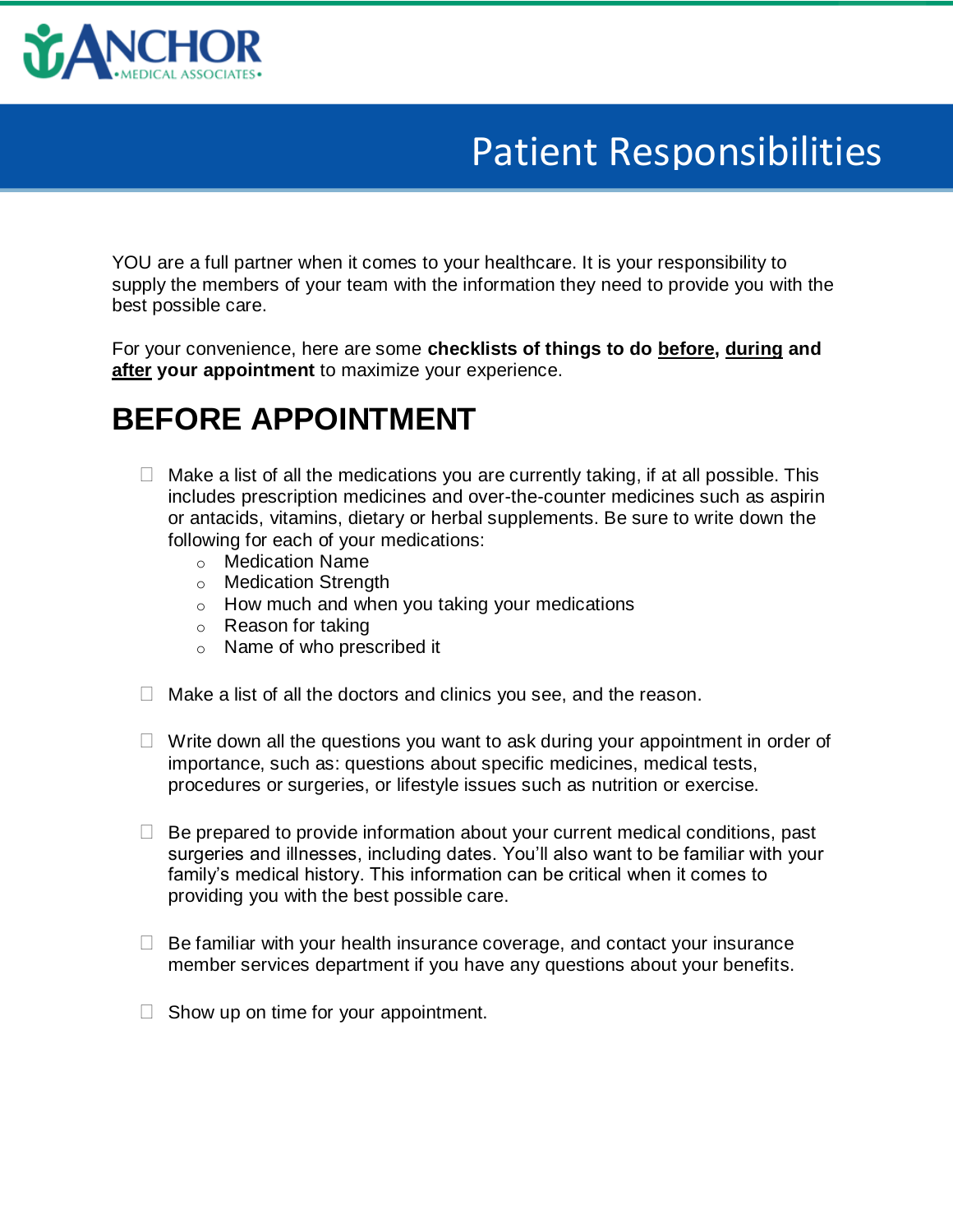

# Patient Responsibilities

#### **DURING APPOINTMENT**

- $\Box$  Come prepared to present your insurance card, photo identification and applicable copay payment upon check-in.
- $\Box$  Provide your list of current meditations so we are sure to update them in your medical record.
- $\Box$  Give your list of all the doctors and clinics to your provider so we can be sure to coordinate your care.
- $\Box$  Make your health care provider aware of any changes in your health and your condition(s) since your last visit. Also tell us about changes in the health of any of your family members that may help us take better care of you!
- $\Box$  If you have an existing health care plan, discuss what components of it have worked well for you and what components need tweaking. Your health care provider can adjust the plan to fit your individual needs.
- $\Box$  Discuss your health issues and be sure you understand what you need to do for each one. Ask your health care provider which one(s) you should work on first.
- □ Go through your list of questions, beginning with your most urgent or important ones.
- $\Box$  Be sure to ask how you can reach your care team after hours.
- $\Box$  Be sure you understand the instructions your provider gives you before you leave the office. We don't mind repeating or using different words to explain!
- $\Box$  If you haven't already done so, speck with a healthcare team member about registering for our Patient portal.